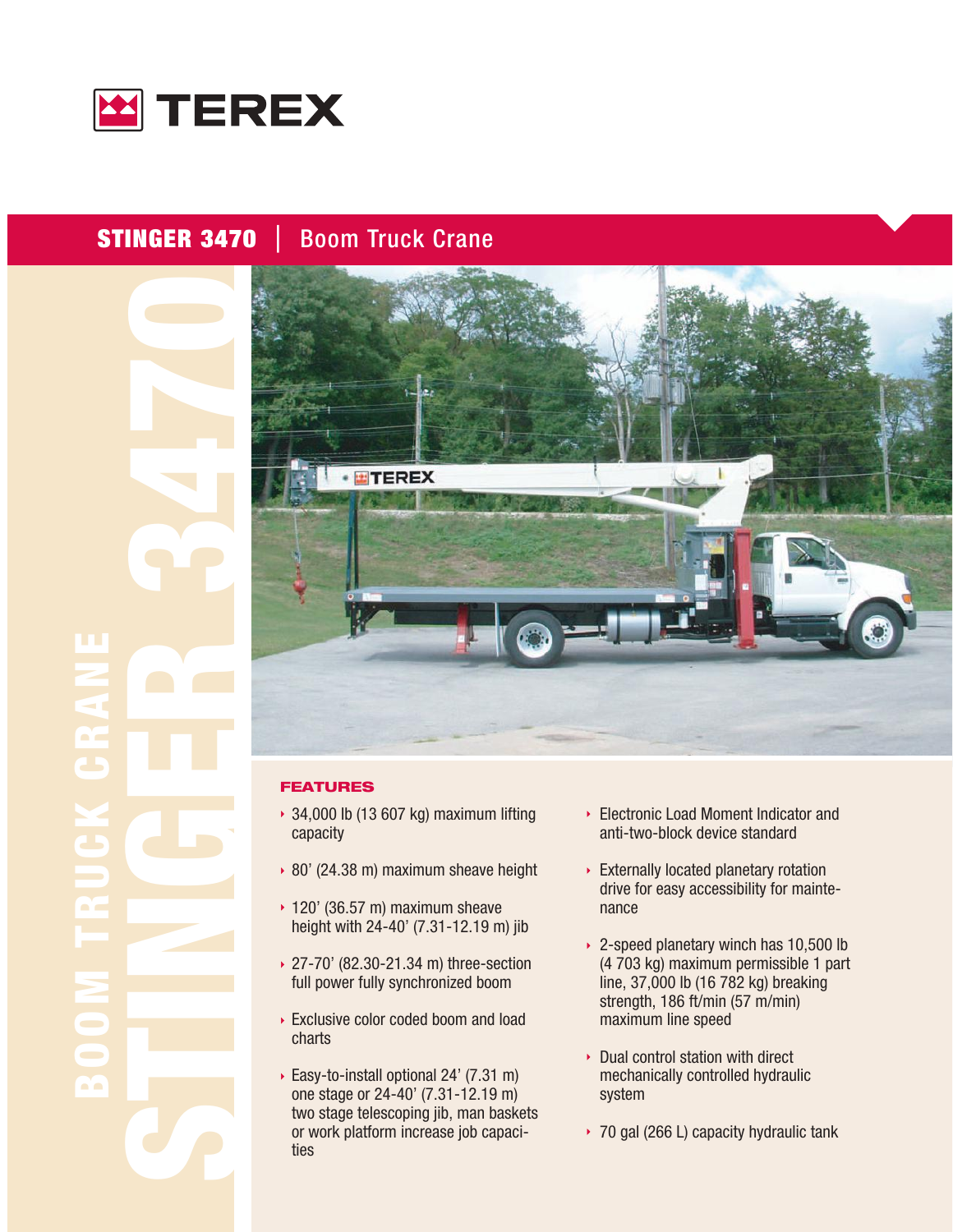

#### **BT MODEL**

#### art. The format of data **LOAD RATINGS**

|                                           | <b>BOOM LENGTH</b><br>Maximum Load Chart in pounds (Ibs) with fully extended outrigger |                                                                               |                                                       |                               |                                                       |                                      |                                                       |                                      |                                                       | <b>AREA OF OPERATION</b>             |                                                       |                                      |                                                                         |           |
|-------------------------------------------|----------------------------------------------------------------------------------------|-------------------------------------------------------------------------------|-------------------------------------------------------|-------------------------------|-------------------------------------------------------|--------------------------------------|-------------------------------------------------------|--------------------------------------|-------------------------------------------------------|--------------------------------------|-------------------------------------------------------|--------------------------------------|-------------------------------------------------------------------------|-----------|
|                                           |                                                                                        | <b>27 FT</b>                                                                  |                                                       | 34 FT                         |                                                       | 43 FT                                |                                                       | 52 FT                                |                                                       | 61 FT                                |                                                       | <b>70 FT</b>                         | DO NOT OPERATE                                                          |           |
| <b>OPERATING</b><br><b>RADIUS</b><br>(FT) | <b>LOADED</b><br>B <sub>0</sub> <sub>M</sub><br>ANGLE<br>(DEG)                         | <b>LOAD</b><br>RATING<br>(LB)                                                 | <b>LOADED</b><br><b>BOOM</b><br><b>ANGLE</b><br>(DEG) | LOAD<br><b>RATING</b><br>(LB) | <b>LOADED</b><br><b>BOOM</b><br><b>ANGLE</b><br>(DEG) | <b>LOAD</b><br><b>RATING</b><br>(LB) | <b>LOADED</b><br><b>BOOM</b><br><b>ANGLE</b><br>(DEG) | <b>LOAD</b><br><b>RATING</b><br>(LB) | <b>LOADED</b><br><b>BOOM</b><br><b>ANGLE</b><br>(DEG) | <b>LOAD</b><br><b>RATING</b><br>(LB) | <b>LOADED</b><br><b>BOOM</b><br><b>ANGLE</b><br>(DEG) | <b>LOAD</b><br><b>RATING</b><br>(LB) | IN SHADED AREA<br><b>WITHOUT</b><br>OPTIONAL FRONT<br><b>STABILIZER</b> |           |
| 5                                         | 77                                                                                     | 34,000*                                                                       |                                                       |                               |                                                       |                                      |                                                       |                                      |                                                       |                                      |                                                       |                                      |                                                                         |           |
| 10                                        | 66                                                                                     | $21,100*$                                                                     | 71                                                    | 17,100*                       | 75                                                    | 16,000*                              | 78                                                    | 15,700*                              |                                                       |                                      |                                                       |                                      |                                                                         |           |
| 15                                        | 54                                                                                     | 15,100*                                                                       | 62                                                    | 14.000*                       | 68                                                    | 12.100*                              | 72                                                    | $11.100*$                            | 75                                                    | 10.800*                              | 77                                                    | $9.600*$                             |                                                                         |           |
| 20                                        | 39                                                                                     | 11.100*                                                                       | 51                                                    | $10.100*$                     | 61                                                    | $9.100*$                             | 66                                                    | $8.600*$                             | 71                                                    | $8.200*$                             | 73                                                    | $7,300*$                             | <b>C ROTATION</b>                                                       |           |
| 25                                        | 17                                                                                     | 7.900*                                                                        | 40                                                    | $7.700*$                      | 53                                                    | $7,100*$                             | 61                                                    | $6.900*$                             | 66                                                    | $6.600*$                             | 69                                                    | $5,900*$                             |                                                                         |           |
| 30                                        |                                                                                        |                                                                               | 23                                                    | $6.500*$                      | 44                                                    | $6.100*$                             | 54                                                    | $5,600*$                             | 60                                                    | $5,300*$                             | 64                                                    | $4.900*$                             | ⊞                                                                       |           |
| 35                                        |                                                                                        |                                                                               |                                                       |                               | 33                                                    | 4,800*                               | 47                                                    | $4.700*$                             | 54                                                    | $4.600*$                             | 60                                                    | $4.150*$                             |                                                                         |           |
| 40                                        |                                                                                        | NOTE: STRUCTURAL STRENGTH RATINGS IN<br>CHART ARE INDICATED WIH AN ASTERISK * |                                                       |                               | 16                                                    | $3,500*$                             | 38                                                    | $4.100*$                             | 48                                                    | $3,900*$                             | 55                                                    | $3,550*$                             |                                                                         |           |
| 45                                        |                                                                                        |                                                                               |                                                       |                               |                                                       |                                      | 27                                                    | $3,250*$                             | 41                                                    | $3,200*$                             | 49                                                    | $3,050*$                             | <b>Deductions from rate</b>                                             |           |
| 50                                        |                                                                                        |                                                                               |                                                       |                               |                                                       |                                      | 9                                                     | $2,950*$                             | 33                                                    | $2,800*$                             | 44                                                    | $2,650*$                             | loads for load handling<br>devices BT                                   |           |
| 55                                        |                                                                                        |                                                                               |                                                       |                               |                                                       |                                      |                                                       |                                      | 23                                                    | $2,500*$                             | 37                                                    | $2,350*$                             |                                                                         |           |
| 60                                        |                                                                                        |                                                                               |                                                       |                               |                                                       |                                      |                                                       |                                      |                                                       |                                      | 29                                                    | $1,900*$                             | <b>Overhaul Ball</b>                                                    | $125$ lbs |
| 65                                        |                                                                                        |                                                                               |                                                       |                               |                                                       |                                      |                                                       |                                      |                                                       |                                      | 19                                                    | $1.700*$                             | 1 Sheave Load Block 200 lbs                                             |           |
|                                           |                                                                                        | <b>STOWED JIB DEDUCTIONS (POUNDS)</b>                                         |                                                       |                               |                                                       |                                      |                                                       |                                      |                                                       |                                      |                                                       |                                      | 2 Sheave Load Block 230 lbs                                             |           |
|                                           |                                                                                        | 450                                                                           |                                                       | 360                           |                                                       | 260                                  |                                                       | 230                                  |                                                       | 200                                  |                                                       | 175                                  | <b>Aux Sheave</b>                                                       | 50 lbs    |

| JIB CAPACITIES FOR ALL BOOM LENGTHS VERIFY OPERATIONAL MODE SETTING ON LMI DISPLAY BEFORE LIFTING WITH JIB |            |              |            |            |            |            |            |              |            |            |
|------------------------------------------------------------------------------------------------------------|------------|--------------|------------|------------|------------|------------|------------|--------------|------------|------------|
| Loaded Boom Angle                                                                                          | $35^\circ$ | $40^{\circ}$ | $45^\circ$ | $50^\circ$ | $55^\circ$ | $60^\circ$ | $65^\circ$ | $70^{\circ}$ | $75^\circ$ | $80^\circ$ |
| Retracted 24 ft Jib                                                                                        | 700        | 825          | .000       | .150       | 1.340      | $000*$     | 1,900      | 2.300        | 3.100      | 4.160      |
| Extended 40 ft Jib                                                                                         | 520        | 580          | 650        | 730        | 810        | 930        | $080^{+}$  | .400         | 1.810      | 2,260      |



#### **GENERAL NOTES**

- 1. The operator must read and understand the Owner's Manual before operating this crane.
- 2. Positioning or operation of crane beyond areas shown on this chart is not intended or approved except where specified in Owner's Manual.
- 3. Loaded boom angles at specified boom lengths give only an approximation of the operating radius. The boom angle before loading should be greater to account for deflections. Do not exceed the operating radius for rated loads.
- 4. Use rating of next longer boom for boom lengths not shown. Use rating of next greater radius for load radii not shown. 5. Boom must be fully retracted when jib is erected before lowering below minimum angle. Retracted jib has no lifting
- capacity below a 50° boom angle.
- 6. Use rating of next lower boom angle for boom angles not shown on jib load rating chart.
- 7. Lifting off the main boom point while the swing around jib is erected is not intended or approved.
- 8. Do not lower boom into this area, as hydraulic pressure will not allow raising the boom without retracting boom first. 9. Crane load ratings on outriggers are based on freely suspended loads with the machine leveled and standing on a firm
- uniform supporting surface. No attempt shall be made to move a load horizontally on the ground in any direction. 10. Practical working loads depend on supporting surface, wind and other factors affecting stability such as hazardous
- surroundings, experience of personnel, and proper handling, must all be taken into account by the operator. 11. The maximum load which may be telescoped is limited by hydraulic pressure, boom angle, and boom lubrication. It is safe to attempt to telescope any load within the limits of the load rating chart.

#### **INFORMATION**

- 1. Deductions must be made from rated loads for stowed jib, optional attachments, hooks and loadblocks (see deduction chart). Weights of slings and other load handling devices shall be considered a part of the load.
- 2. Crane load ratings with outriggers are based on outriggers and stabilizers extended and set with all load removed from the carrier wheels.
- 3. Load ratings do not exceed 85% of tipping load. **DEFINITIONS**
- 
- 1. Operating radius is the horizontal distance from the axis of rotation to the center of the vertical hoist line or load hook with load suspended.
- 2. Loaded boom angle as shown in the Load Ratings Chart is the included angle between the horizontal and longitudinal axes of the boom base after lifting rated load at rated radius.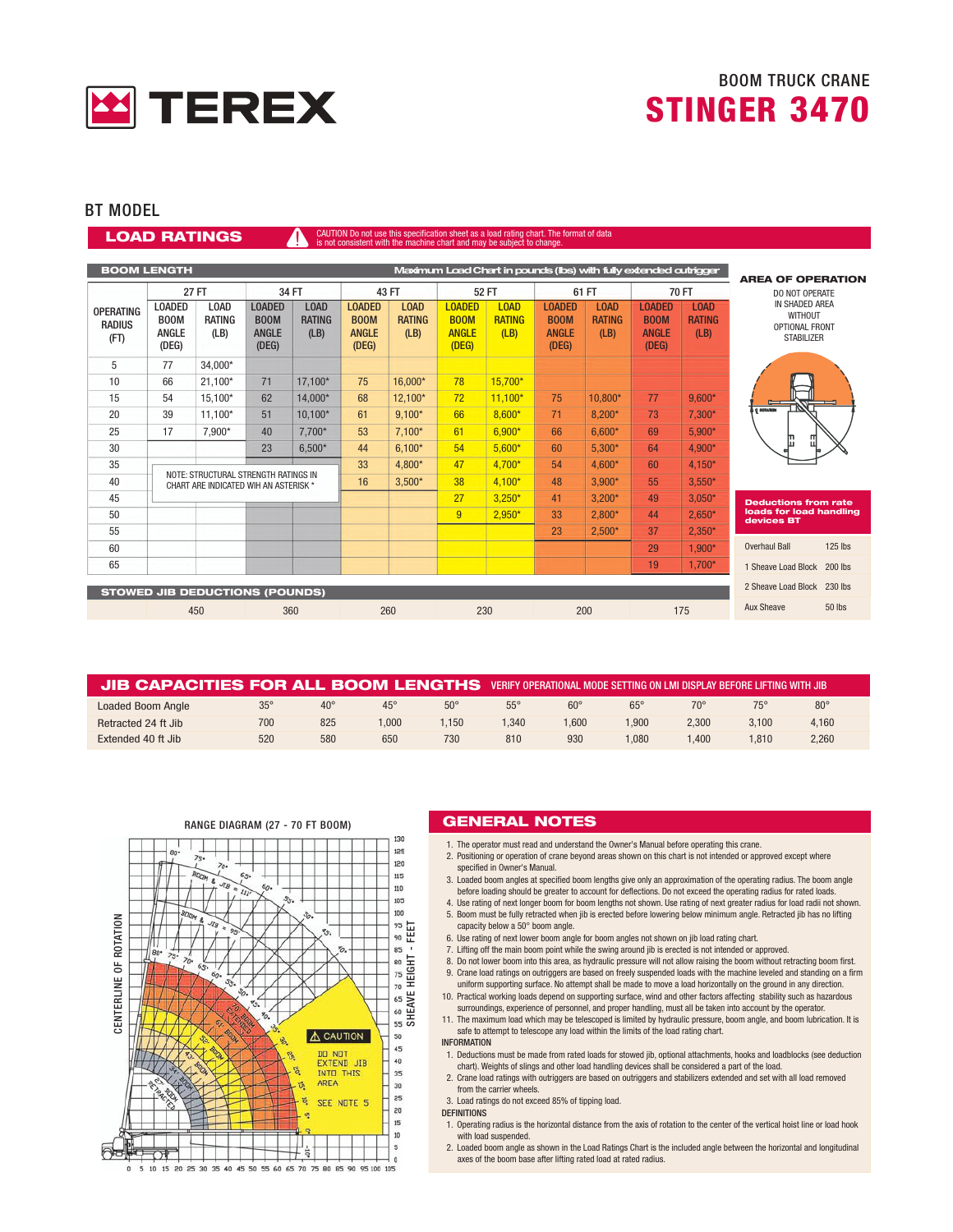

#### **RM MODEL**

**LOAD RATINGS** 

## art. The format of data

|                                           | <b>BOOM LENGTH</b><br>Maximum Load Chart in pounds (Ibs) with fully extended outrigger |                                       |                                                       |                               |                                                       |                                      |                                                       |                                      |                                                       |                                      |                                                       |                                      |                                                                        |
|-------------------------------------------|----------------------------------------------------------------------------------------|---------------------------------------|-------------------------------------------------------|-------------------------------|-------------------------------------------------------|--------------------------------------|-------------------------------------------------------|--------------------------------------|-------------------------------------------------------|--------------------------------------|-------------------------------------------------------|--------------------------------------|------------------------------------------------------------------------|
|                                           |                                                                                        | <b>27 FT</b>                          |                                                       | 34 FT                         |                                                       | 43 FT                                |                                                       | 52 FT                                |                                                       | 61 FT                                |                                                       | <b>70 FT</b>                         |                                                                        |
| <b>OPERATING</b><br><b>RADIUS</b><br>(FT) | <b>LOADED</b><br><b>BOOM</b><br><b>ANGLE</b><br>(DEG)                                  | <b>LOAD</b><br>RATING<br>(LB)         | <b>LOADED</b><br><b>BOOM</b><br><b>ANGLE</b><br>(DEG) | LOAD<br><b>RATING</b><br>(LB) | <b>LOADED</b><br><b>BOOM</b><br><b>ANGLE</b><br>(DEG) | <b>LOAD</b><br><b>RATING</b><br>(LB) | <b>LOADED</b><br><b>BOOM</b><br><b>ANGLE</b><br>(DEG) | <b>LOAD</b><br><b>RATING</b><br>(LB) | <b>LOADED</b><br><b>BOOM</b><br><b>ANGLE</b><br>(DEG) | <b>LOAD</b><br><b>RATING</b><br>(LB) | <b>LOADED</b><br><b>BOOM</b><br><b>ANGLE</b><br>(DEG) | <b>LOAD</b><br><b>RATING</b><br>(LB) | <b>AREA OF OPERATION</b><br>360° Full Capacity<br>Area of<br>Operation |
| 5                                         | 77                                                                                     | 34,000*                               |                                                       |                               |                                                       |                                      |                                                       |                                      |                                                       |                                      |                                                       |                                      |                                                                        |
| 10                                        | 66                                                                                     | $21,100*$                             | 71                                                    | 17,100*                       | 75                                                    | 16,000*                              | 78                                                    | 15,700*                              |                                                       |                                      |                                                       |                                      |                                                                        |
| 15                                        | 54                                                                                     | 15,100*                               | 62                                                    | 14,000*                       | 68                                                    | 12,100*                              | 72                                                    | $11,100*$                            | 75                                                    | 10,800*                              | 77                                                    | $9,600*$                             |                                                                        |
| 20                                        | 39                                                                                     | $11.100*$                             | 51                                                    | $10.100*$                     | 61                                                    | $9,100*$                             | 66                                                    | $8.600*$                             | 71                                                    | $8,200*$                             | 73                                                    | $7,300*$                             |                                                                        |
| 25                                        | 17                                                                                     | 7,900*                                | 40                                                    | $7.700*$                      | 53                                                    | $7,100*$                             | 61                                                    | $6.900*$                             | 66                                                    | $6.600*$                             | 69                                                    | $5,900*$                             |                                                                        |
| 30                                        |                                                                                        |                                       | 23                                                    | $6,500*$                      | 44                                                    | $6.100*$                             | 54                                                    | $5,600*$                             | 60                                                    | $5,300*$                             | 64                                                    | 4,900*                               |                                                                        |
| 35                                        |                                                                                        | NOTE: STRUCTURAL STRENGTH RATINGS IN  |                                                       |                               | 33                                                    | 4,800*                               | 47                                                    | $4.700*$                             | 54                                                    | $4.600*$                             | 60                                                    | $4,150*$                             |                                                                        |
| 40                                        |                                                                                        | CHART ARE INDICATED WIH AN ASTERISK * |                                                       |                               | 16                                                    | $3,500*$                             | 38                                                    | $4,100*$                             | 48                                                    | $3,900*$                             | 55                                                    | $3,550*$                             |                                                                        |
| 45                                        |                                                                                        |                                       |                                                       |                               |                                                       |                                      | 27                                                    | $3,250*$                             | 41                                                    | $3,200*$                             | 49                                                    | $3,050*$                             |                                                                        |
| 50                                        |                                                                                        |                                       |                                                       |                               |                                                       |                                      | 9                                                     | $2,950*$                             | 33                                                    | $2,800*$                             | 44                                                    | $2,650*$                             |                                                                        |
| 55                                        |                                                                                        |                                       |                                                       |                               |                                                       |                                      |                                                       |                                      | 23                                                    | $2,500*$                             | 37                                                    | $2,350*$                             | <b>Deductions from rate</b><br>loads for load handling                 |
| 60                                        |                                                                                        |                                       |                                                       |                               |                                                       |                                      |                                                       |                                      |                                                       |                                      | 29                                                    | $1,900*$                             | devices RM                                                             |
| 65                                        |                                                                                        |                                       |                                                       |                               |                                                       |                                      |                                                       |                                      |                                                       |                                      | 19                                                    | $1,700*$                             | <b>Overhaul Ball</b><br>125 lbs                                        |
|                                           |                                                                                        | <b>STOWED JIB DEDUCTIONS (POUNDS)</b> |                                                       |                               |                                                       |                                      |                                                       |                                      |                                                       |                                      |                                                       |                                      | 200 lbs<br>1 Sheave Load Block                                         |
|                                           |                                                                                        | 450                                   |                                                       | 360                           |                                                       | 260                                  |                                                       | 230                                  |                                                       | 200                                  |                                                       | 175                                  | 230 lbs<br>2 Sheave Load Block                                         |

| JIB CAPACITIES FOR ALL BOOM LENGTHS |                 |                 |            |            |              | . VERIFY OPERATIONAL MODE SETTING ON LMI DISPLAY BEFORE LIFTING WITH JIB ' |            |              |            |            |
|-------------------------------------|-----------------|-----------------|------------|------------|--------------|----------------------------------------------------------------------------|------------|--------------|------------|------------|
| <b>Loaded Boom Angle</b>            | 35 <sup>°</sup> | 40 <sup>°</sup> | $45^\circ$ | $50^\circ$ | $55^{\circ}$ | $60^\circ$                                                                 | $65^\circ$ | $70^{\circ}$ | $75^\circ$ | $80^\circ$ |
| Retracted 24 ft Jib                 | 700             | 825             | .000       | .150       | 1.340        | .600                                                                       | 1.900      | 2.300        | 3.100      | 4.160      |
| Extended 40 ft Jib                  | 520             | 580             | 650        | 730        | 810          | 930                                                                        | 1.080      | .400         | 1.810      | 2,260      |



#### **GENERAL NOTES**

- 1. The operator must read and understand the Owner's Manual before operating this crane.
- 2. Positioning or operation of crane beyond areas shown on this chart is not intended or approved except where specified in Owner's Manual.
- 3. Loaded boom angles at specified boom lengths give only an approximation of the operating radius. The boom angle<br>before loading should be greater to account for deflections. Do not exceed the operating radius for rated l
- 4. Use rating of next longer boom for boom lengths not shown. Use rating of next greater radius for load radii not shown. 5. Boom must be fully retracted when jib is erected before lowering below minimum angle. Retracted jib has no lifting
- capacity below a 50° boom angle
- 6. Use rating of next lower boom angle for boom angles not shown on jib load rating chart.
- 7. Lifting off the main boom point while the swing around jib is erected is not intended or approved.
- 8. Do not lower boom into this area, as hydraulic pressure will not allow raising the boom without retracting boom first. 9. Crane load ratings on outriggers are based on freely suspended loads with the machine leveled and standing on a firm
- uniform supporting surface. No attempt shall be made to move a load horizontally on the ground in any direction. 10. Practical working loads depend on supporting surface, wind and other factors affecting stability such as hazardous
- surroundings, experience of personnel, and proper handling, must all be taken into account by the operator. 11. The maximum load which may be telescoped is limited by hydraulic pressure, boom angle, and boom lubrication. It is safe to attempt to telescope any load within the limits of the load rating chart.
- **INFORMATION**
- 1. Deductions must be made from rated loads for stowed jib, optional attachments, hooks and loadblocks (see deduction chart). Weights of slings and other load handling devices shall be considered a part of the load.
- 2. Crane load ratings with outriggers are based on outriggers and stabilizers extended and set with all load removed from the carrier wheels.
- 3. Load ratings do not exceed 85% of tipping load.
- **DEFINITIONS**
- 1. Operating radius is the horizontal distance from the axis of rotation to the center of the vertical hoist line or load hook with load suspended.
- 2. Loaded boom angle as shown in the Load Ratings Chart is the included angle between the horizontal and longitudinal axes of the boom base after lifting rated load at rated radius.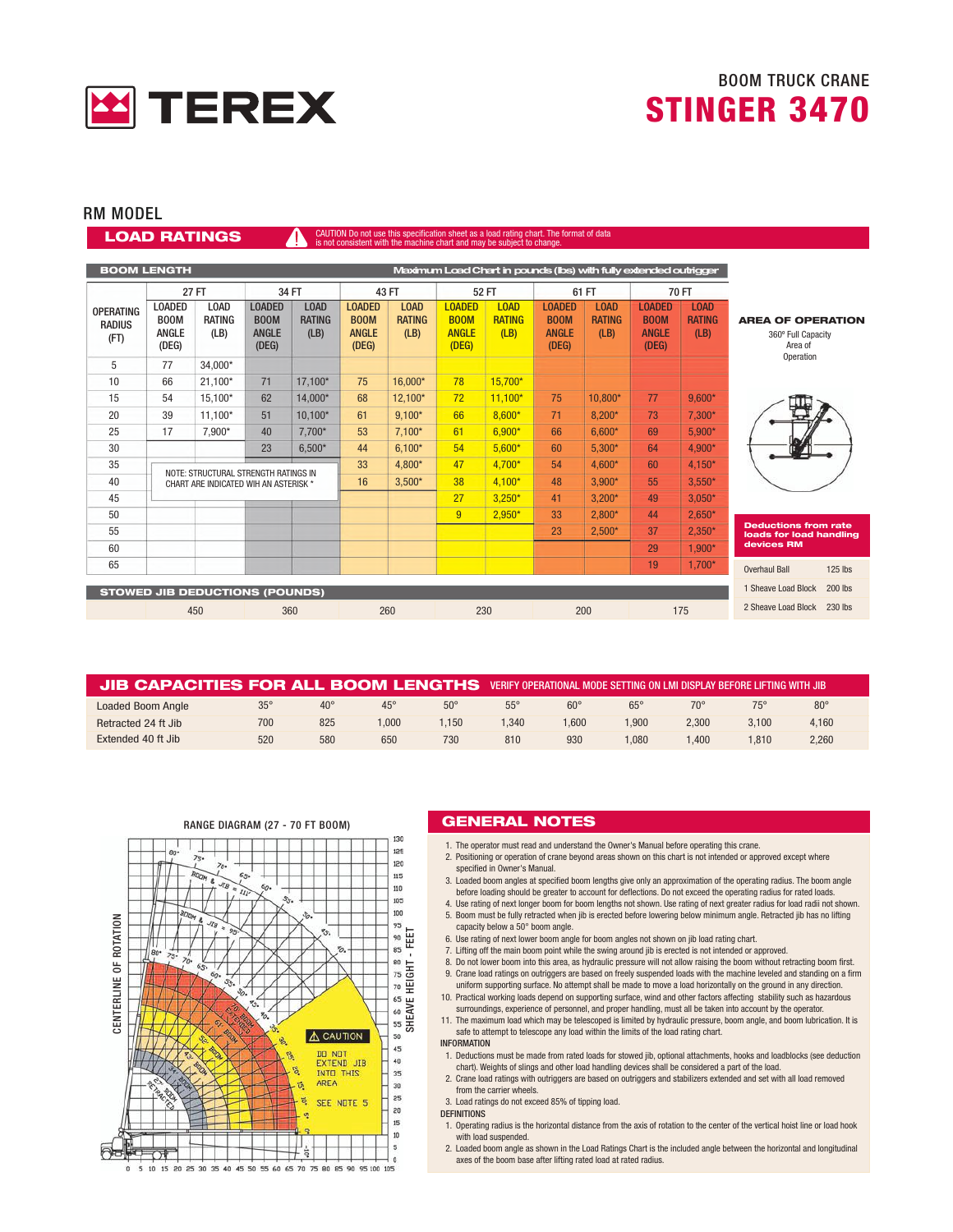

#### **BT MODEL**

| <b>WINCH DATA</b>                    |                                                   |                                     |                                              |                                                                         |                                                                             |  |  |
|--------------------------------------|---------------------------------------------------|-------------------------------------|----------------------------------------------|-------------------------------------------------------------------------|-----------------------------------------------------------------------------|--|--|
|                                      |                                                   | <b>1 Part Line</b>                  | 2 Part Line                                  | 3 Part Line                                                             | 4 Part Line                                                                 |  |  |
|                                      |                                                   | OVERHALL<br>BALL                    | <b>SHEAVE</b><br><b>10AD</b><br><b>BLOCK</b> | $AUX -$<br>BLOCK<br>ONE<br><b>SHEAVE</b><br><b>1040</b><br><b>BLOCK</b> | AUX.<br>BLOCK<br><b>TWO</b><br><b>SHEAVE</b><br><b>TOAD</b><br><b>BLOCK</b> |  |  |
| <b>Winch</b>                         | Cable<br><b>Supplied</b>                          | <b>Lift and</b><br><b>Max Speed</b> | <b>Lift and</b><br><b>Max Speed</b>          | <b>Lift and</b><br><b>Max Speed</b>                                     | <b>Lift and</b><br><b>Max Speed</b>                                         |  |  |
| <b>Standard</b><br><b>Stationary</b> | $9/16"$ Diam<br><b>IWRC XXIP</b>                  | 10,500 lb<br><b>186 fpm</b>         | 21,000 lb<br>93 fmp                          | 31,500 lb<br>62 fpm                                                     | 34,000 lb<br>45.5 fpm                                                       |  |  |
| <b>Winch</b>                         | 9/16" Diam<br><b>Rotation</b><br><b>Resistant</b> | 6,720 lb<br><b>186 fpm</b>          | 13,440 lb<br>93 fpm                          | 20,160 lb<br>56.7 fpm                                                   | 26,880 lb<br>45.5 fpm                                                       |  |  |

#### **2 MOUNTING CONFIGURATIONS**



#### **CARRIER PROVIDED BY TEREX**

#### STINGER BT3470 - Behind Cab Mounting Configuration

| • Manufacturer                  | Ford F-750 4 x 2 Chassis              |
|---------------------------------|---------------------------------------|
| Standard Engine                 | Caterpillar C-7 7.2 L I-6             |
| Standard Horsepower             | 210 hp @ 2,500 rpm                    |
| Standard Torque                 | 605 lb. Ft. @ 1,440 rpm               |
| ▶ Full Tank Capacity            | 45 gal (170 L)                        |
| ▶ Standard Transmission         | Spicer ES066-7B                       |
| ▶ Speed Standard Transmission   | Manual 7-speed                        |
| Max Speed Standard Transmission | 74 mph (118.4 km/h)                   |
| <b>Max Gradeability</b>         | 17.7% in 1st                          |
| <b>Standard Transmission</b>    | 15.8% in Rev                          |
| • Optional Transmission         | Allison                               |
| Speed Optional Transmission     | Automatic 5-speed                     |
| Max Speed Optional Transmission | 74 mph (118.4 km/h)                   |
| Max Gradeability                | 21.1% in 1st                          |
| <b>Optional Transmission</b>    | 30.5% in Rev                          |
| Gross Vehicle Weight Rating     | 33,000 lb (14 969 kg)                 |
| ▶ Front Axle Weight Rating      | 12,000 lb (5 443 kg)                  |
| Rear Axle Weight Rating         | 21,000 lb (9 525 kg)                  |
| ▶ Front Tires                   | 22.5" x 8.5" 11R22.5 G Goodyear G159  |
| ▶ Rear Tires                    | 22.5" x 7.5" 11R22.5 G Goodyear G167A |
| ▶ Brakes                        | Air, Hydraulic Anti-Lock System       |
| ▶ Exhaust Position              | <b>Horizontal Left Side</b>           |

### **BLOCK TYPE**

| <b>Overhaul Ball</b> | $6.25$ ton $(5.7$ mt)        |
|----------------------|------------------------------|
| 1 Sheave Block       | 17.5 ton $(15.9 \text{ mt})$ |

#### **CAUTION A**

Overload and anti-two-block systems must be in good operating condition before operating crane. Refer to Owners Manual.

Keep at least 3 wraps of loadline on drum at all times.

Use only 9/16" diameter cable with 37,000 lb. breaking strength on this machine.



#### **INCLUDED OPTIONS**

- ▶ Fuel tank (45 gal)-175 L
- ▶ Power Steering
- Electric Horn
- ▶ Factory A/C
- ▶ Power Port (Cigar lighter)
- AM/FM Radio w/ Clock
- Dual West Coast Stainless Rear View Mirrors
- ▶ Standard Factory Warranty

#### **CHASSIS RECOMMENDATIONS**

STINGER BT3470 - Behind Cab Mounting Configuration

| ▶ Combined Axle Weight Rating | 33,000 lb (14 969 kg)                        |
|-------------------------------|----------------------------------------------|
| ▶ Front Axle Weight Rating    | 12,000 lb (5 443 kg)                         |
| ▶ Rear Axle Weight Rating     | 21,000 lb (9 525 kg)                         |
| $\triangleright$ Wheel base   | 242" (6.15 m)                                |
| ▶ Cab to Axle                 | 168" (4.27 m)                                |
| $\triangleright$ Afterframe   | $96''$ (2.44 m)                              |
| ▶ Frame Section Modulus       | 16.98 in <sup>3</sup> (278 cm <sup>3</sup> ) |
| RBM per Frame Rail            | 1,400,000 in/lb (16 130 kg/m)                |
| ▶ Frame Height (Unloaded)     | $40''$ (7.62 m)                              |
| ▶ Exhaust Position            | <b>Horizontal Left Side</b>                  |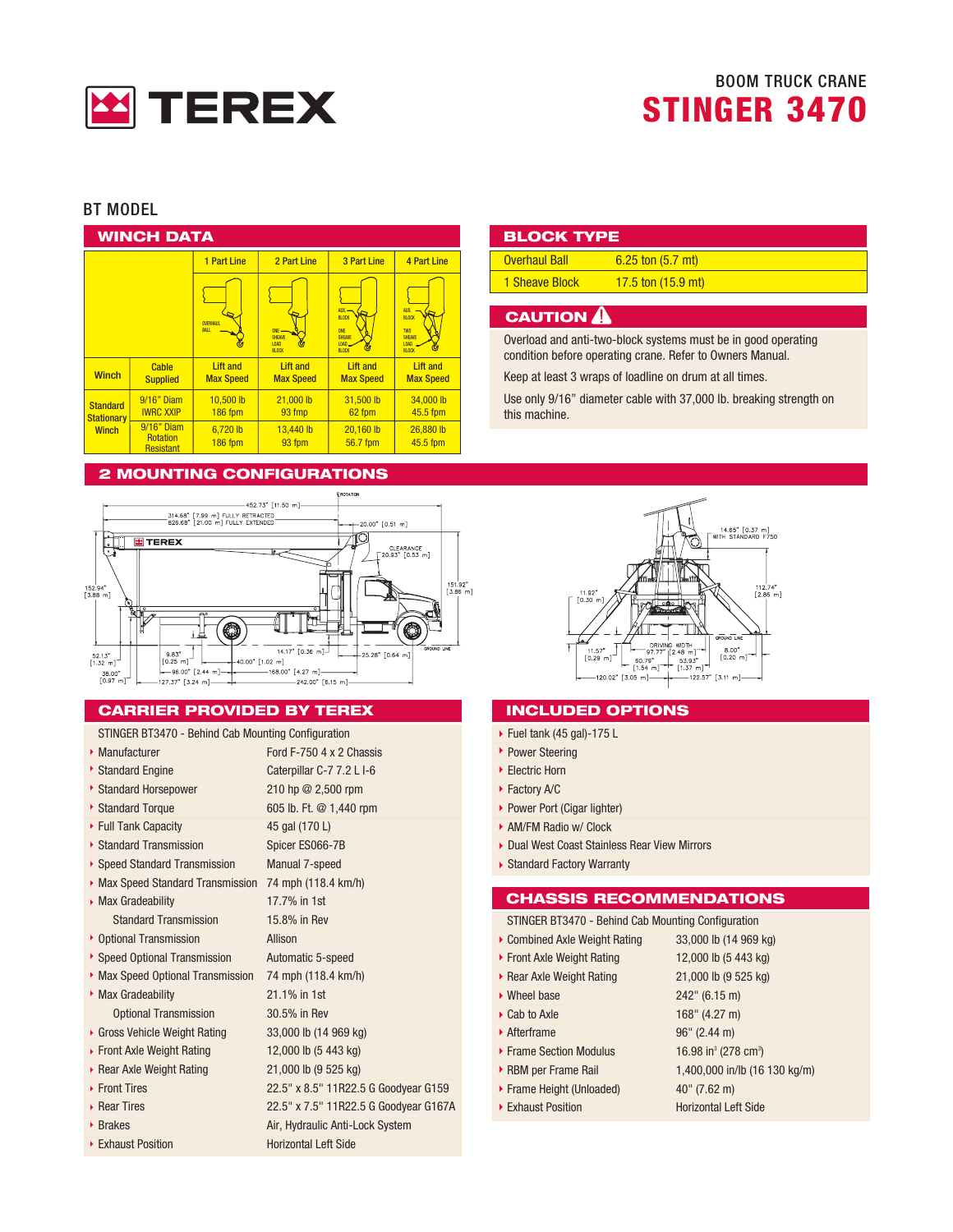

#### RM MODFI

|                                      | WINCH DATA                                        |                                     |                                                     |                                                                            |                                                                             |
|--------------------------------------|---------------------------------------------------|-------------------------------------|-----------------------------------------------------|----------------------------------------------------------------------------|-----------------------------------------------------------------------------|
|                                      |                                                   | <b>1 Part Line</b>                  | 2 Part Line                                         | 3 Part Line                                                                | <b>4 Part Line</b>                                                          |
|                                      |                                                   | OVERHALL<br><b>BALL</b>             | ONE<br><b>SHEAVE</b><br><b>TOAD</b><br><b>BLOCK</b> | <b>AUX</b><br>BLOCK<br>ONE<br><b>SHEAVE</b><br><b>TOAD</b><br><b>BLOCK</b> | ALDC<br><b>BLOCK</b><br><b>TWO</b><br><b>SHEAVE</b><br>LOAD<br><b>BLOCK</b> |
| <b>Winch</b>                         | Cable<br><b>Supplied</b>                          | <b>Lift and</b><br><b>Max Speed</b> | <b>Lift and</b><br><b>Max Speed</b>                 | <b>Lift and</b><br><b>Max Speed</b>                                        | <b>Lift and</b><br><b>Max Speed</b>                                         |
| <b>Standard</b><br><b>Stationary</b> | 9/16" Diam<br><b>IWRC XXIP</b>                    | 10,500 lb<br>186 fpm                | 21,000 lb<br>93 fmp                                 | 31,500 lb<br>62 fpm                                                        | 34,000 lb<br>45.5 fpm                                                       |
| <b>Winch</b>                         | 9/16" Diam<br><b>Rotation</b><br><b>Resistant</b> | 6,720 lb<br><b>186 fpm</b>          | 13.440 lb<br>93 fpm                                 | 20,160 lb<br>56.7 fpm                                                      | 26,880 lb<br>45.5 fpm                                                       |

#### **2 MOUNTING CONFIGURATIONS**



#### **CARRIER PROVIDED BY TEREX**

#### STINGER RM3470 - Rear Mount Configuration

| $\blacktriangleright$ Manufacturer         | Sterling LT7501 6 x 4 (60 000)     |
|--------------------------------------------|------------------------------------|
| ▶ Standard Engine                          | Caterpillar C-7 7.2 L I-6          |
| ▶ Standard Horsepower                      | 300 hp @ 1,440 rpm                 |
| Standard Torque                            | 860 lb. Ft. @ 1,500 rpm            |
| ▶ Full Tank Capacity                       | 120 gal (454 L)                    |
| ▶ Standard Transmission                    | Eaton Fuller RT-8908LL             |
| ▶ Speed Standard Transmission              | Manual 10-speed                    |
| Max Speed Standard Transmission            | 74 mph (120 km/h)                  |
| Max Gradeability                           | 54%                                |
| <b>Standard Transmission</b>               |                                    |
| ▶ Optional Transmission                    | Allison                            |
| ▶ Speed Optional Transmission              | Automatic 6 speeds                 |
| Max Speed Optional Transmission            | 74 mph (120 km/h)                  |
| Max Gradeability                           | <b>17%</b>                         |
| <b>Optional Transmission</b>               |                                    |
| Gross Vehicle Weight (without crane)       | 60,000 lb (27 210 kg)              |
| ▶ Front Axle Weight Rating (without crane) | 20,000lb (9 067kg)                 |
| ▶ Rear Axle Weight Rating (without crane)  | 40,000 lb (18 144 kg)              |
| ▶ Front Tires                              | 425/65R 22.5 Michelin XZY (20 ply) |
| ▶ Rear Tires                               | 11R 22.5 Michelin XDE M/S (14 ply) |
| ▶ Brakes                                   | Air, Hydraulic Anti-Lock System    |
| ▶ Exhaust Position                         | <b>Horizontal Left Side</b>        |

| <b>BLOCK TYPE</b>    |                              |  |  |  |  |  |
|----------------------|------------------------------|--|--|--|--|--|
| <b>Overhaul Ball</b> | $6.25$ ton $(5.7$ mt)        |  |  |  |  |  |
| 1 Sheave Block       | 17.5 ton $(15.9 \text{ mt})$ |  |  |  |  |  |
|                      |                              |  |  |  |  |  |

#### **CAUTION A**

Overload and anti-two-block systems must be in good operating condition before operating crane. Refer to Owners Manual.

Keep at least 3 wraps of loadline on drum at all times.

Use only 9/16" diameter cable with 33,600 lb. breaking strength on this machine.



### **INCLUDED OPTIONS**

- Dual Fuel Tanks (120 gal-454 L)
- ▶ Power Steering
- Electric Horn
- Factory A/C
- ▶ Power Port (Cigar lighter)
- AM/FM Radio w/ Clock
- Dual West Coast Stainless Rear View Mirrors
- Standard Factory Warranty

#### **CHASSIS RECOMMENDATIONS**

| STINGER RM3470 - Rear Mount Configuration |                                               |
|-------------------------------------------|-----------------------------------------------|
| ▶ Combined Axle Weight Rating             | 60,000 lb (27 210 kg)                         |
| ▶ Front Axle Weight Rating                | 20,000 lb (9 067 kg)                          |
| ▶ Rear Axle Weight Rating                 | 40,000 lb (18 144 kg)                         |
| ▶ Wheel Base                              | 261" (6.62 m)                                 |
| $\triangleright$ Cab to Axle              | 192" (4.87 m)                                 |
| $\triangleright$ Afterframe               | $114"$ (2.89 m)                               |
| ▶ Frame Section Modulus                   | 30.00 in <sup>3</sup> (4.91 cm <sup>3</sup> ) |
| RBM per Frame Rail                        | 1,800,000 in/lb (16 130 kg/m)                 |
| ▶ Frame Height (Unloaded)                 | $40''$ (7.62 m)                               |
| Exhaust Position                          | <b>Horizontal Left Side</b>                   |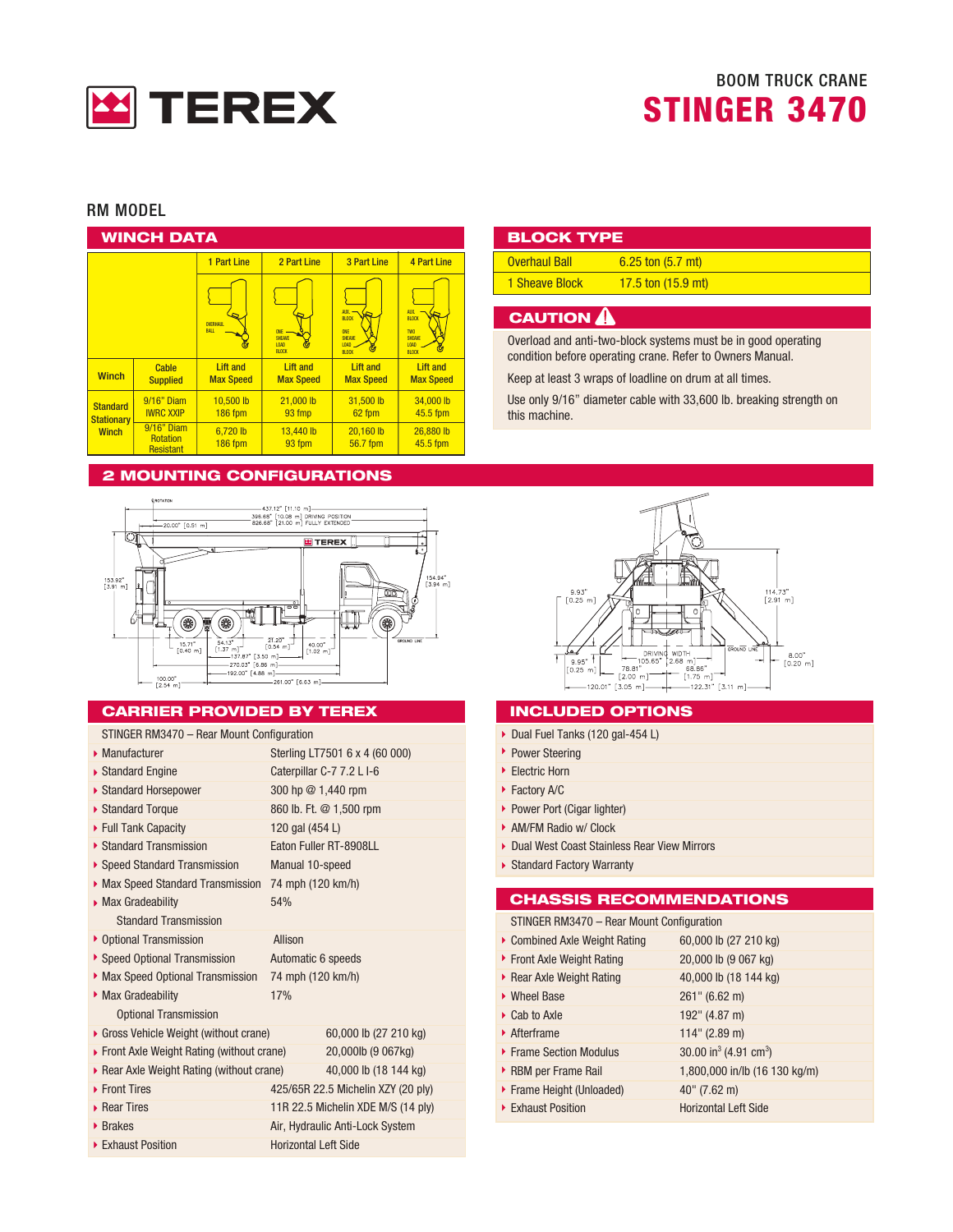

#### **BT MODEL**

**SPECIFICATIONS** 



#### **BOOM**

▶ 27-70' (82.30-21.34 m) three-section full power fully synchronized boom. Patented keel boom design utilizes a keel shaped base plate combined with a deep, four plate boom section to optimize strength / rigidity-to-height ratio. Exclusive, patented color-coded boom and load charts allow the operator to easily determine boom extension, boom angle and load capacity. Maximum tip height with three-section 27-70' (82.30-21.34 m) boom is 80' (24.38 m). Maximum tip height with optional two-stage 24-40' (7.31-12.19 m) jib is 120' (36.57 m).

#### **WINCH**

▶ Hydraulic winch with gear motor and planetary reduction gearing provides 2-speed operation. First layer rope pull is 11,400 lb (5 170 kg). Wire rope size is 9/16" (14 mm) with 37,000 lb (16 782 kg) breaking strength.

#### **OPERATING SPEEDS**

• Mainframe / turret assembly planetary gear rotation provides 180° rotation (370° with optional front bumper outrigger). Swing rotation is 55 seconds. Boom up/down is 25/16 seconds and boom extend/retract is 61/29 seconds.

#### **HYDRAULICS**

> Three-section pump allows the operator to perform simultaneous crane operations (winch, boom and swing). Capacities are 32, 17 and 8 gpm (122, 64 and 30 L/m). Hydraulic tank capacity is 70 gal (265 L).

#### **CONTROLS**

▶ Fully proportional, excellent metering characteristics for precise boom movements. Independent outrigger controls allow the crane to be stable and level in rigorous working conditions. Load Moment Indication System has audio alarm and functional shut down when operator encounters an overload situation.

#### **OUTRIGGERS**

- Front outriggers are Link-Type. The maximum width over main outrigger pad is 20' 5" (6.23 m), main outrigger spread at maximum ground penetration is 20' (6.10 m).
- Rear outriggers are A-Frame type. The maximum width over auxiliary outrigger pads is 10' 2" (3.09 m).

#### **SUBFRAME**

Single fabricated, closed-box style subframe yields greater strength and rigidity. Wheelbase for standard truck crane mounting configuration is 242" (6.15 m).

#### **OPTIONS AND ACCESSORIES**

- Single and two-stage iibs
- Multi-part load blocks
- Main winch with 2 speed motor
- ▶ Auxiliary winch
- ▶ Rotation-resistant load line
- ▶ Heavy duty wood flatbeds
- Extra heavy duty wood flatbeds
- Extra heavy duty steel flatbeds
- ▶ Radio remote controls
- ▶ One-man or two-man baskets
- ▶ Self-leveling work platform
- $\triangleright$  Winch drum tensioner
- Continuous rotation
- Oil cooler
- $\triangleright$  Single front bumper outrigger (required for 370° or continuous rotation)
- ▶ Hydraulic hose reel
- ▶ Hydraulic auxiliary tool circuit
- ▶ Tool Box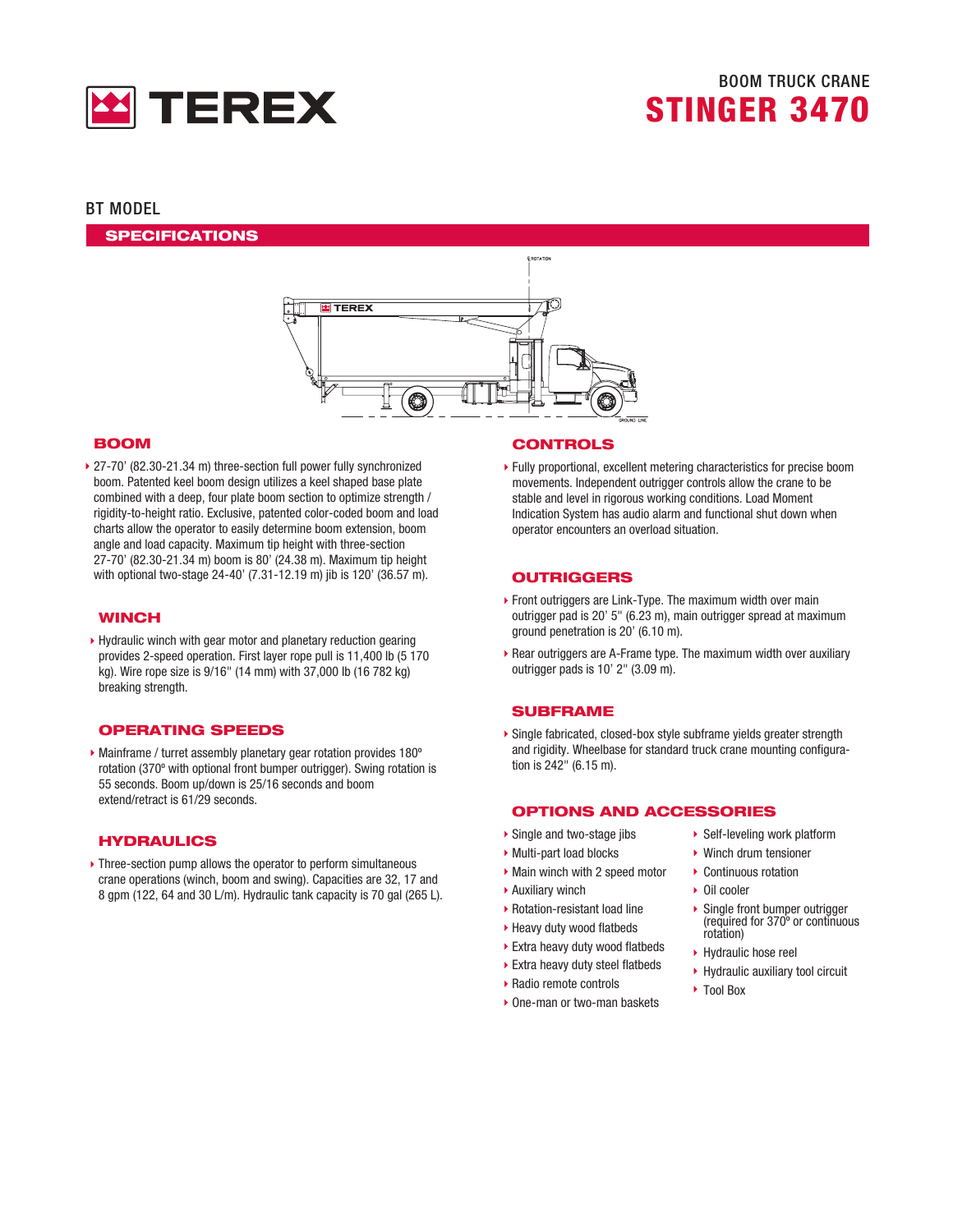

#### **RM MODEL**

**SPECIFICATIONS** 



#### **BOOM**

▶ 27-70' (82.30-21.34 m) three-section full power fully synchronized boom. Patented keel boom design utilizes a keel shaped base plate combined with a deep, four plate boom section to optimize strength / rigidity-to-height ratio. Exclusive, patented color-coded boom and load charts allow the operator to easily determine boom extension, boom angle and load capacity. Maximum tip height with three-section 27-70' (82.30-21.34 m) boom is 80' (24.38 m). Maximum tip height with optional two-stage 24-40' (7.31-12.19 m) jib is 120' (36.57 m).

#### **WINCH**

▶ Hydraulic winch with gear motor and planetary reduction gearing provides 2-speed operation. First layer rope pull is 11,400 lb (5 170 kg). Wire rope size is 9/16" (14 mm) with 33,600 lb (15 240 kg) breaking strength.

#### **OPERATING SPEEDS**

• Mainframe / turret assembly planetary gear rotation provides 180° rotation (370° with optional front bumper outrigger). Swing rotation is 55 seconds. Boom up/down is 25/16 seconds and boom extend/retract is 61/29 seconds.

#### **HYDRAULICS**

▶ Three-section pump allows the operator to perform simultaneous crane operations (winch, boom and swing). Capacities are 32, 17 and 8 gpm (122, 64 and 30 L/m). Hydraulic tank capacity is 70 gal (265 L).

#### **CONTROLS**

▶ Fully proportional, excellent metering characteristics for precise boom movements. Independent outrigger controls allow the crane to be stable and level in rigorous working conditions. Load Moment Indication System has audio alarm and functional shut down when operator encounters an overload situation.

#### **OUTRIGGERS**

- Rear outriggers are Link-Type. The maximum width over main outrigger pad is 20' 5" (6.23 m), main outrigger spread at maximum ground penetration is 20' (6.10 m).
- ▶ Front outriggers are Out and Down type. The maximum width over auxiliary outrigger pads is 17' 6" (5.34 m).

#### **SUBFRAME**

▶ Single fabricated, closed-box style subframe yields greater strength and rigidity. Wheelbase for standard truck crane mounting configuration is 261" (6.63 m).

#### **OPTIONS AND ACCESSORIES**

- Single and two-stage jibs
- Multi-part load blocks
- Main winch with 2 speed motor
- Auxiliary winch
- ▶ Rotation-resistant load line
- ▶ Heavy duty wood flatbeds
- ▶ Extra heavy duty wood flatbeds
- ▶ Extra heavy duty steel flatbeds
- ▶ Radio remote controls
- One-man or two-man baskets
- ▶ Self-leveling work platform
- ▶ Winch drum tensioner
- Continuous rotation
- $\triangleright$  Oil cooler
- Single front bumper outrigger (required for 370° or continuous rotation)
- Hydraulic hose reel
- ▶ Hydraulic auxiliary tool circuit
- ▶ Tool Box